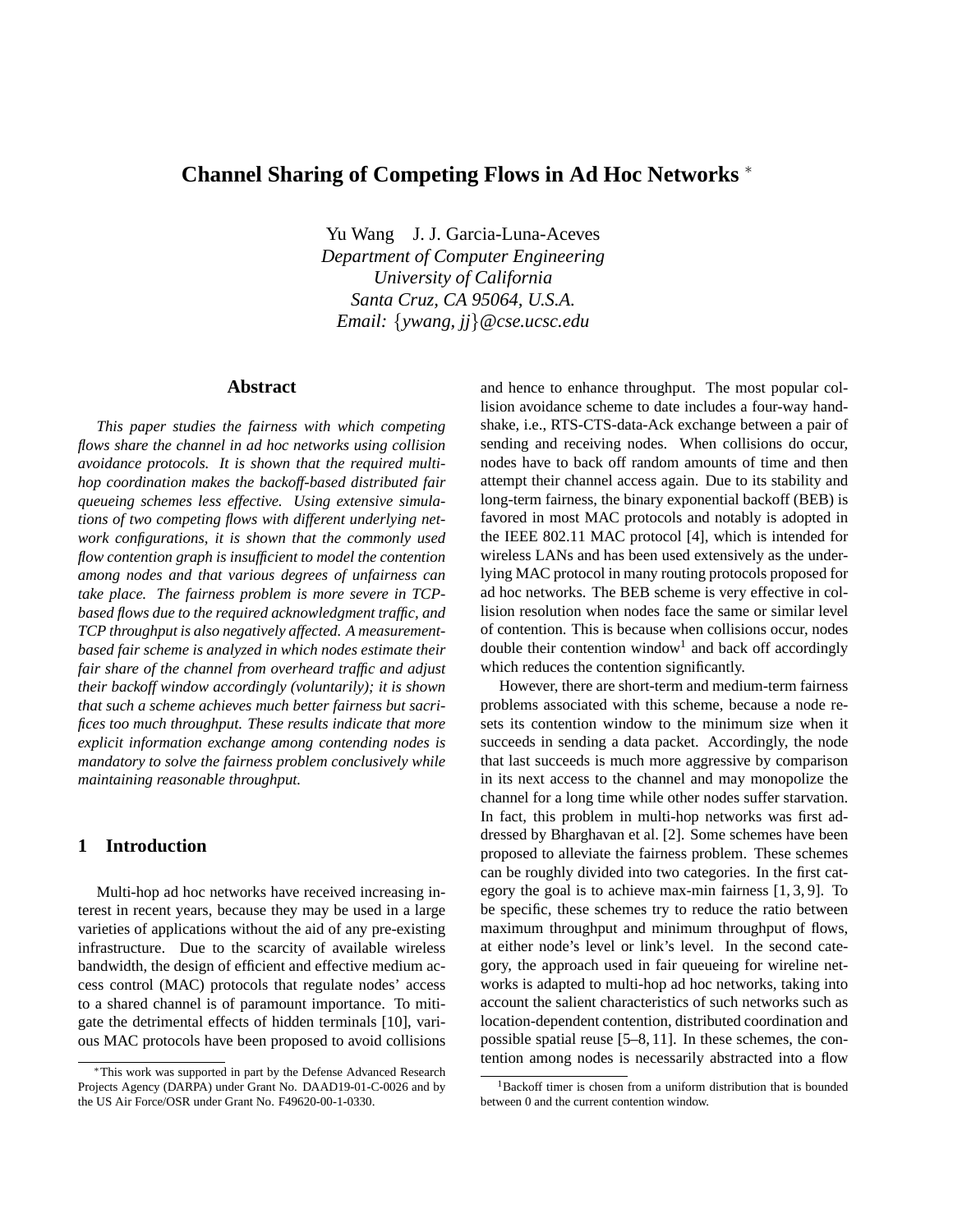|                                                                                                                                                                                                                                                                                                                                                                                                                                                                                                                                                                                                                                                                                                                                                                                                                                                                    | <b>Report Documentation Page</b>                                                                                                                                                                                 | Form Approved<br>OMB No. 0704-0188               |               |                                                     |  |  |  |
|--------------------------------------------------------------------------------------------------------------------------------------------------------------------------------------------------------------------------------------------------------------------------------------------------------------------------------------------------------------------------------------------------------------------------------------------------------------------------------------------------------------------------------------------------------------------------------------------------------------------------------------------------------------------------------------------------------------------------------------------------------------------------------------------------------------------------------------------------------------------|------------------------------------------------------------------------------------------------------------------------------------------------------------------------------------------------------------------|--------------------------------------------------|---------------|-----------------------------------------------------|--|--|--|
| Public reporting burden for the collection of information is estimated to average 1 hour per response, including the time for reviewing instructions, searching existing data sources, gathering and<br>maintaining the data needed, and completing and reviewing the collection of information. Send comments regarding this burden estimate or any other aspect of this collection of information,<br>including suggestions for reducing this burden, to Washington Headquarters Services, Directorate for Information Operations and Reports, 1215 Jefferson Davis Highway, Suite 1204, Arlington<br>VA 22202-4302. Respondents should be aware that notwithstanding any other provision of law, no person shall be subject to a penalty for failing to comply with a collection of information if it<br>does not display a currently valid OMB control number. |                                                                                                                                                                                                                  |                                                  |               |                                                     |  |  |  |
| 1. REPORT DATE<br>2003                                                                                                                                                                                                                                                                                                                                                                                                                                                                                                                                                                                                                                                                                                                                                                                                                                             | 2. REPORT TYPE                                                                                                                                                                                                   |                                                  |               | <b>3. DATES COVERED</b><br>00-00-2003 to 00-00-2003 |  |  |  |
| <b>4. TITLE AND SUBTITLE</b>                                                                                                                                                                                                                                                                                                                                                                                                                                                                                                                                                                                                                                                                                                                                                                                                                                       |                                                                                                                                                                                                                  |                                                  |               | 5a. CONTRACT NUMBER                                 |  |  |  |
|                                                                                                                                                                                                                                                                                                                                                                                                                                                                                                                                                                                                                                                                                                                                                                                                                                                                    | <b>Channel Sharing of Competing Flows in Ad Hoc Networks</b>                                                                                                                                                     |                                                  |               | <b>5b. GRANT NUMBER</b>                             |  |  |  |
|                                                                                                                                                                                                                                                                                                                                                                                                                                                                                                                                                                                                                                                                                                                                                                                                                                                                    |                                                                                                                                                                                                                  |                                                  |               | 5c. PROGRAM ELEMENT NUMBER                          |  |  |  |
| 6. AUTHOR(S)                                                                                                                                                                                                                                                                                                                                                                                                                                                                                                                                                                                                                                                                                                                                                                                                                                                       |                                                                                                                                                                                                                  |                                                  |               | <b>5d. PROJECT NUMBER</b>                           |  |  |  |
|                                                                                                                                                                                                                                                                                                                                                                                                                                                                                                                                                                                                                                                                                                                                                                                                                                                                    |                                                                                                                                                                                                                  |                                                  |               | <b>5e. TASK NUMBER</b>                              |  |  |  |
|                                                                                                                                                                                                                                                                                                                                                                                                                                                                                                                                                                                                                                                                                                                                                                                                                                                                    |                                                                                                                                                                                                                  |                                                  |               | <b>5f. WORK UNIT NUMBER</b>                         |  |  |  |
|                                                                                                                                                                                                                                                                                                                                                                                                                                                                                                                                                                                                                                                                                                                                                                                                                                                                    | 7. PERFORMING ORGANIZATION NAME(S) AND ADDRESS(ES)<br>8. PERFORMING ORGANIZATION<br><b>REPORT NUMBER</b><br>University of California at Santa Cruz, Department of Computer<br>Engineering, Santa Cruz, CA, 95064 |                                                  |               |                                                     |  |  |  |
| 9. SPONSORING/MONITORING AGENCY NAME(S) AND ADDRESS(ES)<br>10. SPONSOR/MONITOR'S ACRONYM(S)                                                                                                                                                                                                                                                                                                                                                                                                                                                                                                                                                                                                                                                                                                                                                                        |                                                                                                                                                                                                                  |                                                  |               |                                                     |  |  |  |
|                                                                                                                                                                                                                                                                                                                                                                                                                                                                                                                                                                                                                                                                                                                                                                                                                                                                    |                                                                                                                                                                                                                  | <b>11. SPONSOR/MONITOR'S REPORT</b><br>NUMBER(S) |               |                                                     |  |  |  |
| <b>12. DISTRIBUTION/AVAILABILITY STATEMENT</b><br>Approved for public release; distribution unlimited                                                                                                                                                                                                                                                                                                                                                                                                                                                                                                                                                                                                                                                                                                                                                              |                                                                                                                                                                                                                  |                                                  |               |                                                     |  |  |  |
| <b>13. SUPPLEMENTARY NOTES</b>                                                                                                                                                                                                                                                                                                                                                                                                                                                                                                                                                                                                                                                                                                                                                                                                                                     |                                                                                                                                                                                                                  |                                                  |               |                                                     |  |  |  |
| 14. ABSTRACT                                                                                                                                                                                                                                                                                                                                                                                                                                                                                                                                                                                                                                                                                                                                                                                                                                                       |                                                                                                                                                                                                                  |                                                  |               |                                                     |  |  |  |
| <b>15. SUBJECT TERMS</b>                                                                                                                                                                                                                                                                                                                                                                                                                                                                                                                                                                                                                                                                                                                                                                                                                                           |                                                                                                                                                                                                                  |                                                  |               |                                                     |  |  |  |
| 16. SECURITY CLASSIFICATION OF:                                                                                                                                                                                                                                                                                                                                                                                                                                                                                                                                                                                                                                                                                                                                                                                                                                    |                                                                                                                                                                                                                  | 17. LIMITATION OF                                | 18. NUMBER    | 19a. NAME OF                                        |  |  |  |
| a. REPORT<br>unclassified                                                                                                                                                                                                                                                                                                                                                                                                                                                                                                                                                                                                                                                                                                                                                                                                                                          | b. ABSTRACT<br>unclassified                                                                                                                                                                                      | <b>ABSTRACT</b>                                  | OF PAGES<br>8 | <b>RESPONSIBLE PERSON</b>                           |  |  |  |

**Standard Form 298 (Rev. 8-98)**<br>Prescribed by ANSI Std Z39-18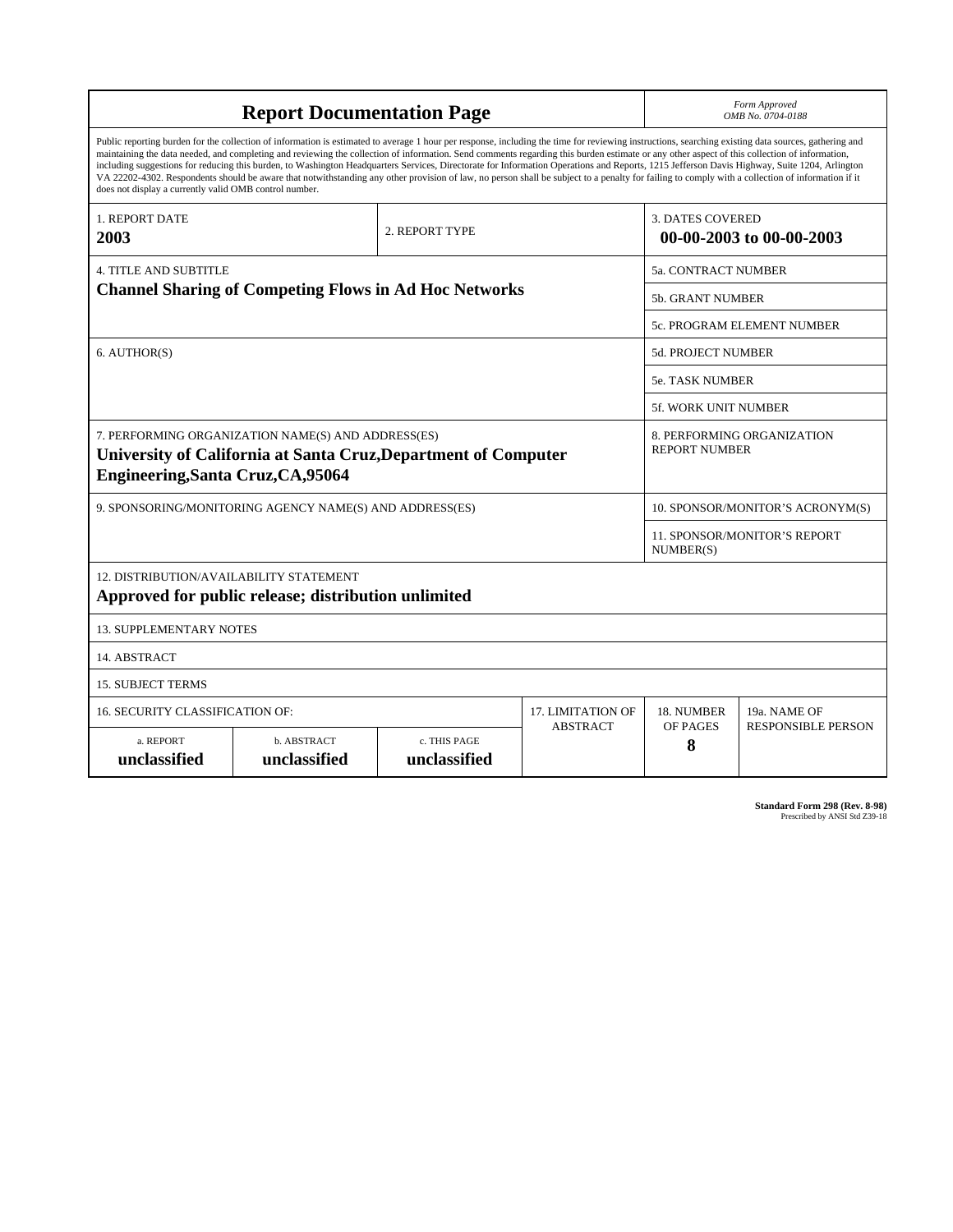

**Figure 1. A simple network: node graph and flow contention graph**

contention graph. Figure 1 shows an example of how this is done. Any two flows with adjacent vertices in the flow contention graph should not be scheduled to transmit at the same time. Each node decides its backoff time from the service tag (or start tag, depending on which fair queueing discipline for wireline networks is used for approximation) of their own flows and other flows in their local neighborhood or the whole network. Usually, the flow with the earliest service tag (or start tag) needs to back off for the minimum time so that its head-of-line (HOL) packet may be transmitted first.

The approaches in the second category are appealing because some service assurance may be provided for ad hoc networks if they can approximate the fair queueing algorithms used in wireline networks. In this paper, we address two problems associated with these schemes. The first is the coordination problem that results from the multi-hop characteristic of ad hoc networks. The difficulty of multihop coordination can make these backoff-based distributed fair queueing schemes less effective, which we discuss in Section 2. The second problem is that the flow contention graph is not sufficient to model the contention among nodes. By investigating how two competing flows share the available channel bandwidth with different underlying network topologies but with the same contention graph, we show that various degrees of fairness problems can take place. In Section 3, we describe a measurement-based fair scheme [1] in the first category. The scheme is simple and does not involve the overhead of explicit information exchange. Section 4 presents the simulation settings for two competing flows, in which we show that more than 10 different network topologies can have the same flow contention graph even though there are only two flows in these networks. Section 5 presents the results for TCP traffic, UDP traffic as well as a mix of TCP and UDP traffic in these networks. It is shown that the fairness problem does exist in the IEEE 802.11 MAC protocol and TCP-based flows suffer more, because the acknowledgment traffic from TCP can have negative effects on both fairness and throughput. It is also shown that, despite its simplicity, the measurementbased fair scheme achieves fairness at the price of too much degradation in throughput, especially for TCP-based flows. Supported by these results, Section 6 proposes that more explicit information exchange among contending nodes is mandatory and concludes this paper.

### **2 Multi-Hop Coordination**

Most existing distributed fair queueing algorithms proposed in the literature for ad hoc networks modify the backoff scheme such that the sender of a flow with the minimum service tag (or start tag) within a contention region can transmit RTS almost the first by backing off for the minimum amount of time. Here the contention region includes all the flows that may collide with the interested flow. However, in the case of multi-hop networks, the node with the minimum backoff time cannot guarantee that its request for transmission with an RTS packet can succeed due to hidden terminals. This can happen when the difference between nodes' backoff time (measured in time slots for ease of discussion) is not large enough. In that case, another sender of a flow with the second-to-minimum service tag may also transmit an RTS, which leads to collisions.<sup>2</sup> This can be best illustrated by the network depicted in Figure 1. Here we consider only two flows,  $AB$  and  $CE$ . Suppose that node A has the minimum service tag and node C has the second-to-minimum service tag, such that the difference in backoff slots of A and C is b. Suppose that both RTS and CTS last  $n$  slots and ignore the propagation delay. If  $b$  is between 1 and  $n - 1$  (which is in fact  $rts - 1$ ), then C's RTS will collide with  $A$ 's RTS at  $B$ . In this case, the difference between the two flows is not large enough for the one with the earlier service tag to access the channel successfully. Even worse, a node with the second-to-minimum service tag may even win its access to the channel over a node with the minimum service tag. For example, consider two flows  $AB$  and  $CD$  shown in Figure 1. If flow  $AB$  has the minimum service tag for its HOL packet and the backoff difference between the two flows is less than  $n-1$ , then before CTS from node  $B$  arrives at  $C$ ,  $C$  can send an RTS packet, which makes  $D$  reply with CTS and  $B$  backoff and then  $C$  can transmit its HOL packet successfully to  $D$ , even though it does not have the minimum service tag. All nodes implement the protocol faithfully but fail to achieve the de-

<sup>2</sup>The node transmits because each node maintains only flow contention information and does not necessarily know the underlying network topology.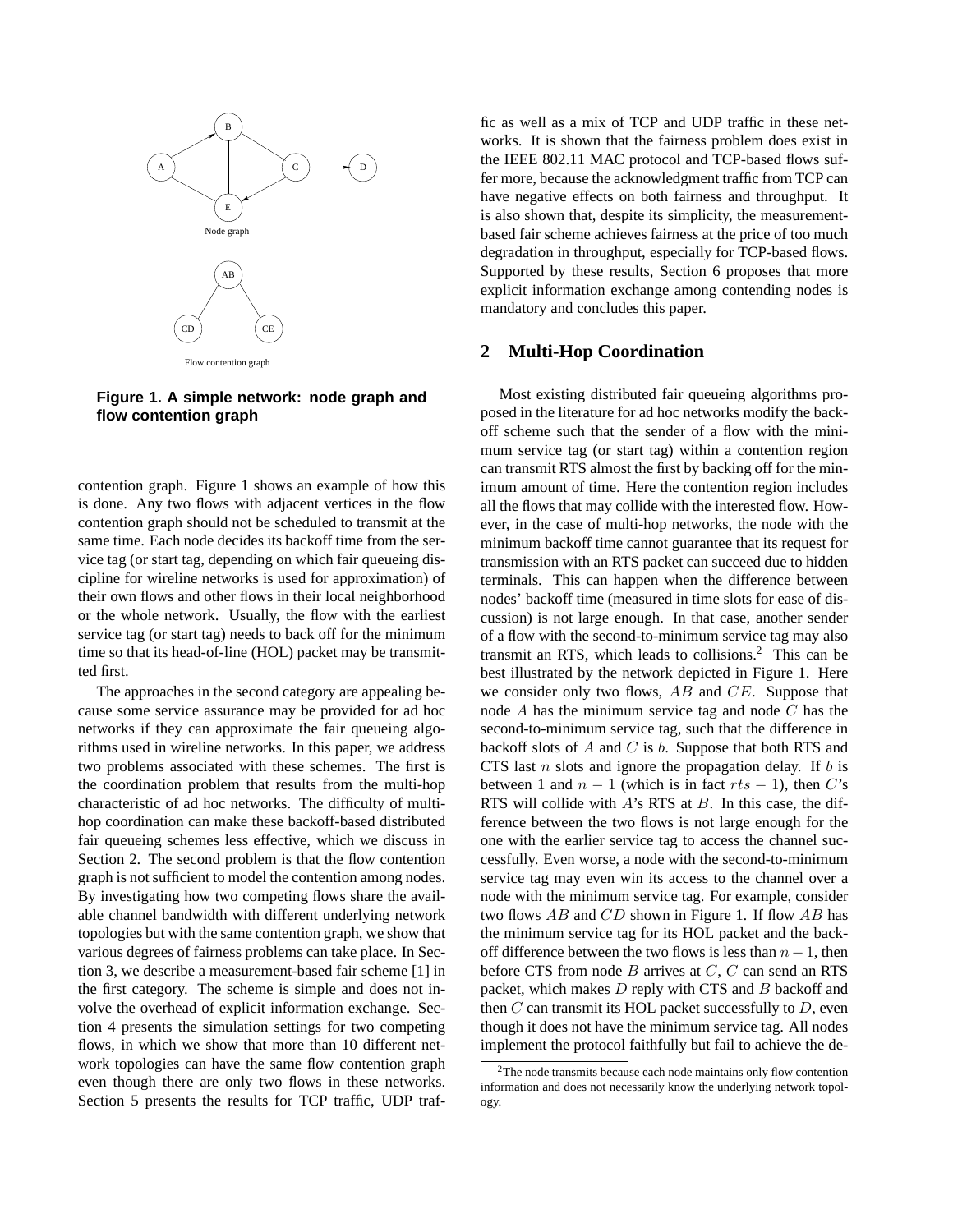sired goal. In fact, this is referred to as *priority reversal* problem by Yang and Vaidya [13] though it is discussed in a different context.

Another not so severe case is that sometimes the flow with the second-to-minimum service tag may be penalized in some cases due to the flow with the minimum service tag. For example, consider flows  $AB$  and  $DC$  in Figure 1. Suppose that flow  $AB$  has the minimum service tag and  $DC$ has the second-to-minimum service tag. If the difference *b* is larger than  $rts + 1$  and less than  $rts + cts + data + ack + \dots$ 1, which is a large number, it is impossible for node  $D$  to initiate a successful handshake before nodes  $A$  and  $B$  finish theirs. Hence for any node like  $D$ , its transmission is almost doomed to failure even though it has backed off for such a long time. In addition, if the flow  $AB$  cannot finish sending its HOL packet in due time and the difference  $b$  between flow AB and flow DC drops below  $rts + cts - 1$ , then repeating collisions may occur if precautions are not taken.

It is evident from the above discussion that the required coordination among multi-hop nodes makes a backoff scheme derived from rankings of service tags less effective than what is expected, especially when only a flow contention graph is maintained and used in each node.

#### **3 Measurement-based Fair Scheme**

In this section, we describe the measurement-based fair scheme [12], which we then compare with the IEEE 802.11 MAC protocol using simulations. The rationale behind the scheme is surprisingly simple. Whenever a node sends or receives a packet, it updates its own estimation of its share  $(W_{ei})$  or other nodes' share  $(W_{eo})$  of the channel depending on the purpose of the packet. To avoid any explicit information exchange among these nodes, each node just treats all the nodes around itself as a single entity which competes against itself. For example, if a node sends an RTS packet, it will update  $W_{ei}$  because the RTS packet serves to reserve the channel for itself. If the node receives an RTS packet to itself, it will update  $W_{eo}$  because the RTS packet serves for other nodes. Details on the updating of  $W_{ei}$  and  $W_{eo}$  can be found in [12] and are not repeated here. Then the ratio between  $W_{ei}$  and  $W_{eo}$ , which is denoted by  $FI_e$ , serves as a fairness index to show whether a node is leading or lagging in channel access. If  $FI_e$  for a node is larger than a predefined constant  $C$  ( $C > 1$ ), which implies that the node has obtained more than its fair share, then the node doubles its contention window  $(CW)$  from which backoff timer is derived. If  $FI_e$  lies between  $1/C$  and C, then the node just holds on to its current  $CW$  as it estimates that both its neighbors and itself have obtained roughly equal fair share. If  $FI_e$  is smaller than  $1/C$ , then the node cuts its  $CW$  to a half to contend more vigorously for the channel. It should be noted that CW is bounded by the minimum and maximum values stipulated in the IEEE 802.11 standard. The measurement-based fair scheme is shown to be quite effective in the configurations investigated in [12] by sacrificing some throughput for better fairness.

However, this scheme may encounter the problem of severe throughput degradation in some cases, e.g., when two neighboring nodes are engaged in TCP-based connections. This can be explained as follows. In the measurement-based scheme, a node at the one end of a TCP connection continuously estimates its share and other node's share of the channel including the node on the other side of the connection. When this node sends one or a few data packets, it estimates that its use of the channel has exceeded its fair share and will increase its contention window accordingly. The other node behaves similarly. In this way, both nodes may have contention windows that are larger than necessary and the throughput is degraded due to the increased time wasted in waiting. The degradation in throughput can also happen in UDP-based flows in which two nodes take turns in channel access according to their own measurements. However, this phenomenon can be more conspicuous in TCP-based connections, because flow control and congestion avoidance in TCP may also be activated and can further slow down the channel access activities.

#### **4 Two Competing Flows**

We are interested in how the channel bandwidth is divided among two competing flows under different spatial contention characteristics and traffic patterns (either TCP or UDP). We do not consider two competing flows that originate from the same node because a node can perfectly avoid sending packets of the two flows at the same time. Furthermore, this is a local (or inner-node) scheduling problem that can be handled by the node itself. All the possible configurations are shown in Figures 2 and 3, in which a dashed line means that two nodes can hear each other's transmissions and an arrow indicates an active flow between two nodes. Nodes without any line in-between are hidden from each other. It is surprising to observe that there are so many variations even for such a simple case. We need to investigate how the different underlying network topologies can lead to various degrees of fairness problem via simulations which are presented in next section.

#### **5 Simulation Results and Discussions**

Simulations with the network configurations shown in Figures 2 and 3 were conducted with GloMoSim 2.0 [14]. The raw channel bandwidth is 2Mbps and the undering MAC protocol is IEEE 802.11 with direct sequence spread spectrum (DSSS) physical layer parameters. Table 1 shows the detailed parameters used throughout the simulations.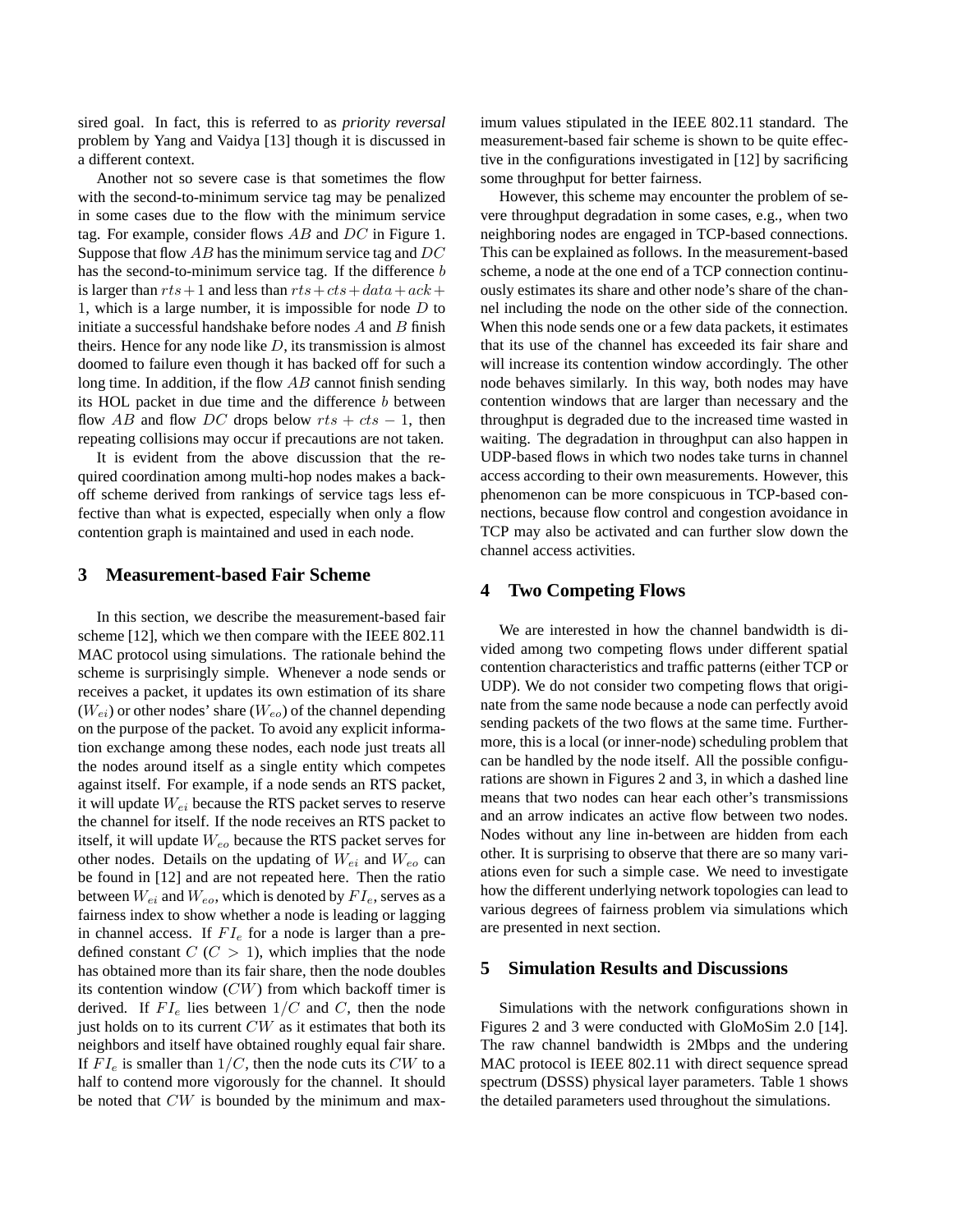

#### **Figure 2. Networks with 2 or 3 nodes**



**Figure 3. Networks with 4 nodes**

| <b>RTS</b>        | <b>CTS</b> | data         | ACK        | <b>DIFS</b> | <b>SIFS</b> |
|-------------------|------------|--------------|------------|-------------|-------------|
| $20$ -byte        | 14-byte    | $1460$ -byte | 14-byte    | $50\mu s$   | $10\mu s$   |
| contention window |            | slot time    | sync. time |             | prop. delay |
| $31 - 1023$       |            | $20\mu s$    | $192\mu s$ |             | $1 \mu s$   |

**Table 1. IEEE 802.11 protocol configuration parameters**

Section 5.1 presents simulations with the existing IEEE 802.11 MAC protocol under different traffic patterns, while Section 5.2 presents simulations with the measurementbased fair scheme and comparison of these two schemes.

#### **5.1 The existing IEEE 802.11 MAC protocol**

The simulations with the existing IEEE 802.11 MAC protocol include three sets. The first set shows the results for two competing TCP flows. We use the FTP/Generic application provided in GloMoSim, in which a client simply sends data packets to a server without the server sending any control information back to the client other than the acknowledgment packets required by TCP. Whenever a packet is indicated success of delivery by the transport layer (TCP), the client sends the next data packet. The second set shows the results for two competing UDP flows. We use the CBR application in which a client keeps sending data packets to a server at a constant bit rate, such that the sending queue is always non-empty. UDP is the underlying transport layer, thus no acknowledgment packets are sent back to the client. The third set shows the results for one FTP flow competing against one UDP flow, i.e., the FTP/Generic application vs. the CBR application. Except for the difference in the underlying transport layer, both flows generate packets of the same size and they are always backlogged.

We ran each configuration five times with different seed numbers and with a duration of 30 seconds, because we were interested in medium-term fairness in contrast to short-term or long-term fairness.<sup>3</sup> If the standard deviation of throughput is within 10% of the mean throughput, we show mean values only. Otherwise, we show both the mean and the standard deviation of throughput. In these cases, nodes take turns to monopolize the channel for a medium period of time, which we will discuss later.

The results for the three sets are shown in Tables 2–4. Due to space limitation, we omit insignificant results for some configurations. In Tables 2 and 3, the configurations with results that are worth noting are shown in bold face. If the two competing flows in these configurations are symmetric, they are also shown with asterisks.

From the results shown in Table 2, we have the following interesting observations for the two flows that use TCP as the underlying transport layer:

- The flow contention graph that has been used extensively in the past [5–8] is not enough to capture the characteristics of contending flows; we can observe radically different results even though all these two competing flows are the same in the flow contention graph.
- Even for two flows competing in a symmetric way, such as configuration 4-3, the channel bandwidth is not always divided evenly among these two flows. This is the medium-term fairness problem; otherwise, the BEB scheme used in IEEE 802.11 will still be able to achieve fairness in the long run due to the symmetry of the two competing flows.

To illustrate the medium-term problem, we show a snapshot of one simulation run of configuration 4-3 in Figure 4. In this figure, the packet delivery times at MAC layer are recorded and shown. It is clear that the

<sup>&</sup>lt;sup>3</sup>The simulation time is chosen elaborately to expose the medium-term fairness problem.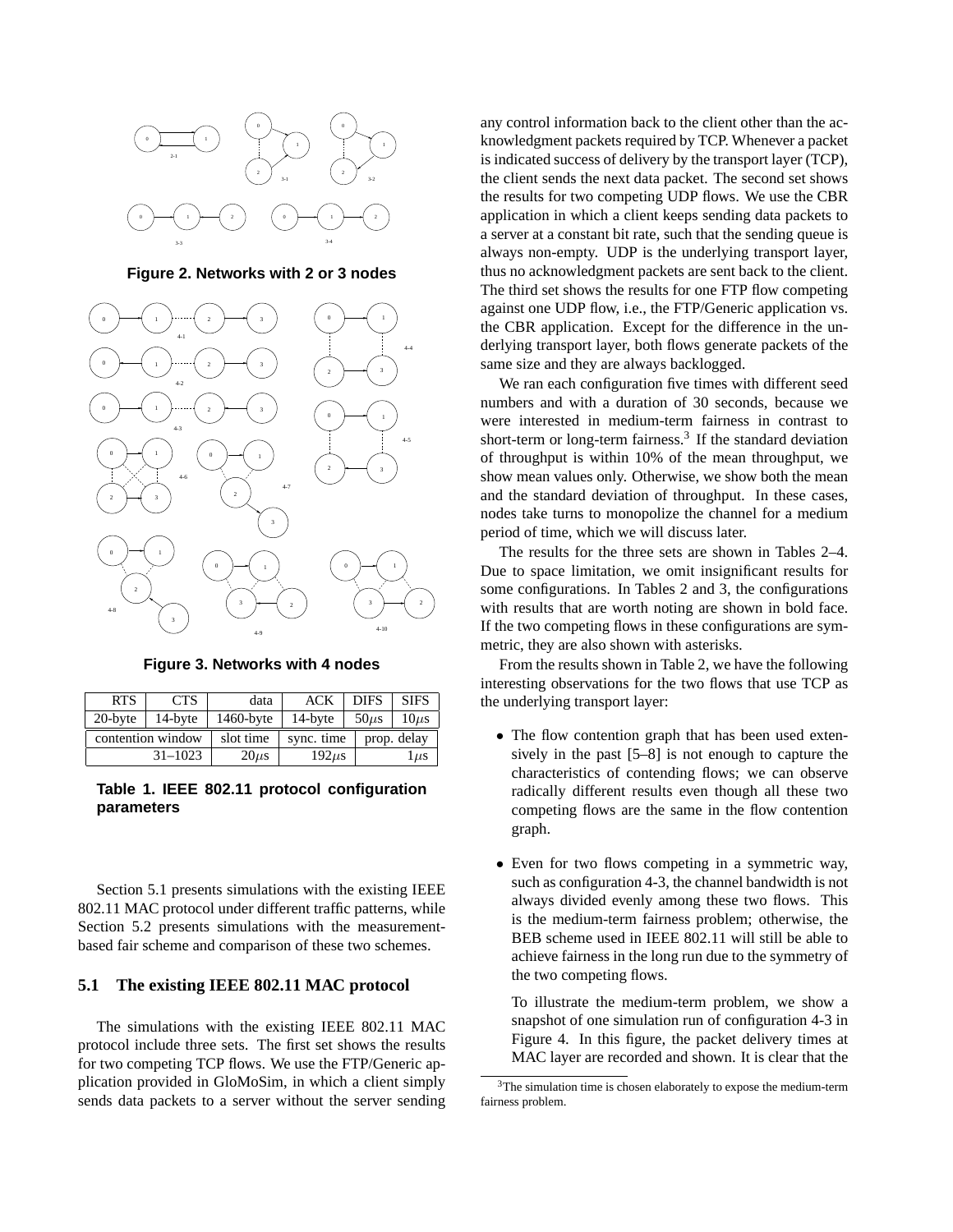|           |                   | $\tilde{\phantom{a}}$<br>. . |                   |               |                  |
|-----------|-------------------|------------------------------|-------------------|---------------|------------------|
| Conf#     | Flow 1            | Flow 1 (kbps)                | Flow 2            | Flow 2 (kbps) | Aggregate (kbps) |
| $3-1$     | $0 \rightarrow 1$ | 474                          | $2 \rightarrow 1$ | 468           | 942              |
| $3 - 4$   | $0 \rightarrow 1$ | 353                          | $1 \rightarrow 2$ | 547           | 899              |
| $4-1$     | $0 \rightarrow 1$ | $\theta$                     | $2 \rightarrow 3$ | 918           | 926              |
| $4 - 2*$  | $1 \rightarrow 0$ | $515 \pm 305$                | $2 \rightarrow 3$ | $419\pm303$   | 934              |
| $4 - 3*$  | $0 \rightarrow 1$ | $500\pm407$                  | $3 \rightarrow 2$ | $406 \pm 424$ | 906              |
| $4 - 4$   | $0 \rightarrow 1$ | $470 + 78$                   | $2 \rightarrow 3$ | $415 \pm 70$  | 884              |
| $4 - 5*$  | $0 \rightarrow 1$ | $498 \pm 67$                 | $3 \rightarrow 2$ | $372 \pm 68$  | 870              |
| $4-6$     | $0 \rightarrow 1$ | 475                          | $2 \rightarrow 3$ | 471           | 946              |
| $4 - 7$   | $0 \rightarrow 1$ | 924                          | $2 \rightarrow 3$ | $\Omega$      | 928              |
| $4 - 8$   | $0 \rightarrow 1$ | 926                          | $3 \rightarrow 2$ | $\Omega$      | 928              |
| $4-9$     | $0 \rightarrow 1$ | 427                          | $2 \rightarrow 3$ | 449           | 876              |
| $4 - 10*$ | $0 \rightarrow 1$ | 371                          | $3 \rightarrow 2$ | 529           | 901              |

**Table 2. Throughput comparison for TCP flows**

**Table 3. Throughput comparison for CBR flows**

| Conf#    | Flow 1            | Flow 1 (kbps) | Flow 2            | Flow 2 (kbps) | Aggregate (kbps) |
|----------|-------------------|---------------|-------------------|---------------|------------------|
| $3-1$    | $0 \rightarrow 1$ | 806           | $2 \rightarrow 1$ | 797           | 1600             |
| $3 - 3*$ | $0 \rightarrow 1$ | $761 + 91$    | $2 \rightarrow 1$ | 782±90        | 1540             |
| $3-4$    | $0 \rightarrow 1$ | 769           | $1 \rightarrow 2$ | 839           | 1610             |
| $4-1$    | $0 \rightarrow 1$ | 83.4          | $2 \rightarrow 3$ | 1500          | 1580             |
| $4 - 2$  | $1 \rightarrow 0$ | 820           | $2 \rightarrow 3$ | 814           | 1630             |
| $4 - 3$  | $0 \rightarrow 1$ | 688           | $3 \rightarrow 2$ | 709           | 1400             |
| $4 - 5$  | $0 \rightarrow 1$ | 725           | $3 \rightarrow 2$ | 814           | 1540             |
| $4 - 7$  | $0 \rightarrow 1$ | 783           | $2 \rightarrow 3$ | 824           | 1600             |
| $4 - 8$  | $0 \rightarrow 1$ | 1550          | $3 \rightarrow 2$ | 28.2          | 1580             |
| $4 - 9*$ | $0 \rightarrow 1$ | 734±98        | $2 \rightarrow 3$ | 809±94        | 1540             |
| $4 - 10$ | $0 \rightarrow 1$ | 781           | $3 \rightarrow 2$ | 826           | 1610             |

**Table 4. Throughput comparison for competing FTP and CBR flows**

| Conf#   | Flow 1                  | $\overline{Flow} 1$ (kbps) | Flow 2                                     | Flow 2 (kbps)  | Aggregate (kbps) |
|---------|-------------------------|----------------------------|--------------------------------------------|----------------|------------------|
| $2 - 1$ | $0 \rightarrow 1$ (FTP) | $\Omega$                   | $1 \rightarrow 0$ (CBR)                    | 1570           | 1570             |
| $3-1$   | $0 \rightarrow 1$ (FTP) | 355                        | $2 \rightarrow 1$ (CBR)                    | 1000           | 1360             |
| $3-2a$  | $0 \rightarrow 1$ (FTP) | $\bf{0}$                   | $1 \rightarrow 2$ (CBR)                    | 1570           | 1570             |
| $3-2b$  | $0 \rightarrow 1$ (CBR) | 991                        | $1 \rightarrow 2$ (FTP)                    | 362            | 1360             |
| $3 - 3$ | $0 \rightarrow 1$ (FTP) | $268 + 58$                 | $2 \rightarrow 1$ (CBR)                    | $1110 \pm 120$ | 1370             |
| $3-4a$  | $0 \rightarrow 1$ (FTP) | $\overline{0}$             | $1 \rightarrow 0$ (CBR)                    | 1570           | 1570             |
| $3-4b$  | $0 \rightarrow 1$ (CBR) | 883                        | $\overline{1} \rightarrow 2$ (FTP)         | 427            | 1250             |
| $4-1a$  | $0 \rightarrow 1$ (FTP) | $\Omega$                   | $2 \rightarrow 3$ (CBR)                    | 1570           | 1570             |
| $4-1b$  | $0 \rightarrow 1$ (CBR) | $102 \pm 28$               | $2 \rightarrow 3$ (FTP)                    | 865            | 967              |
| $4 - 2$ | $1 \rightarrow 0$ (FTP) | $\Omega$                   | $2 \rightarrow 3$ (CBR)                    | 1570           | 1570             |
| $4 - 3$ | $0 \rightarrow 1$ (FTP) | $455 \pm 93$               | $3 \rightarrow 2$ (CBR)                    | $815 \pm 133$  | 1270             |
| $4 - 5$ | $0 \rightarrow 1$ (FTP) | $297 \pm 65$               | $\overline{3} \rightarrow 2 \text{ (CBR)}$ | 1330           | 1370             |
| $4-7b$  | $0 \rightarrow 1$ (CBR) | 1570                       | $2 \rightarrow 3$ (FTP)                    | $\Omega$       | 1570             |
| $4-8a$  | $0 \rightarrow 1$ (FTP) | 906                        | $3 \rightarrow 2$ (CBR)                    | 412            | 948              |
| $4-8b$  | $0 \rightarrow 1$ (CBR) | 1570                       | $\overline{1\rightarrow 2}$ (FTP)          | $\Omega$       | 1570             |
| $4-9$   | $0 \rightarrow 1$ (FTP) | $311 \pm 50$               | $2 \rightarrow 3$ (CBR)                    | $1050 \pm 110$ | 1360             |
| $4-10b$ | $0 \rightarrow 1$ (CBR) | 834±94                     | $3 \rightarrow 2$ (TCP)                    | $419 + 55$     | 1250             |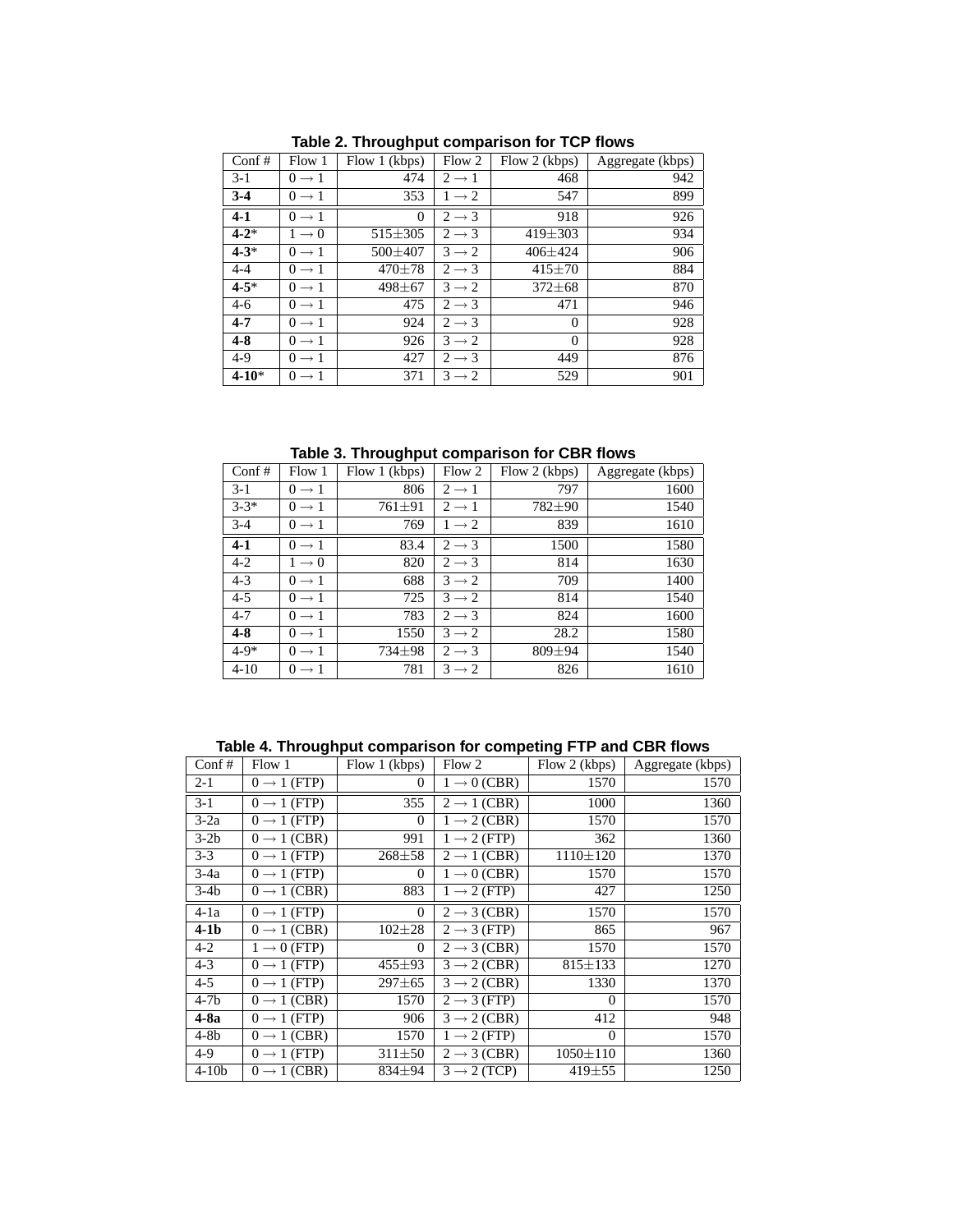

**Figure 4. A snapshot of two competing TCP flows in conf. 4-3**

TCP flow between nodes 0 and 1 may monopolize the channel for a very long time. In other simulation runs, it is also possible for the TCP flow between nodes 2 and 3 to monopolize the channel for a very long time.

• In some configurations, such as configurations 4-1, 4-7 and 4-8, the fairness problem is so severe that some TCP connections are in effect prevented from achieving any significant goodput. It should be noted that zero throughput does not mean that TCP connection is not set up. Instead, it is because of the extremely low throughput (on the order of a few kilobytes per second) for these flows that the statistics are not shown in these tables.

For UDP traffic, the fairness problem is not as severe as for TCP traffic. Serious fairness problems occur in only two configurations (configurations 4-1 and 4-8). There are two configurations (configurations 3-3 and 4-9) in which the fairness problem occurs but is not so severe. Some nodes have almost exclusive access to the shared channel for a certain amount of time that is not as long as in the case of TCP traffic. For example, a snapshot of one simulation run of configuration 4-9 is shown in Figure 5. it is clear that the flow from node 0 to 1 may experience very low throughput for several seconds.

When one FTP flow is competing against one CBR flow, as we can expect, the CBR flow achieves much higher throughput than the FTP flow in almost all the cases, except in configurations 4-1b and 4-8a, as shown in Table 4. This is because, the acknowledgment packets from the FTP server also have to fight their way back to the client in most cases and hence FTP throughput is greatly reduced. Exceptions



**Figure 5. A snapshot of two competing UDP flows in conf. 4-9**

to that behavior appear in configurations 4-1b and 4-8a, and may be briefly explained as follows. In configuration 4-1b, once node 2 sends a data packet successfully to node 3, node 3 initiates an RTS/CTS handshake for the acknowledgment packet. Because node 1 has already deferred its transmission for the previous successful handshake between nodes 2 and 3, it is very likely that node 0 is still in the backoff stage. Hence, node 2 receives the RTS from node 3 before node 1 receives node 0's RTS, even if node 0 starts sending its RTS during that time. Then, node 2 replies with a CTS, which is received successfully by node 3, while the same CTS may either collide with node 0's transmission at node 1 or be received by node 1. Whatever happens, the CTS from node 2 forces node 1 to defer its access again. In this way, the flow between nodes 2 and 3 is interrupted only sparsely by the flow from node 0 to node 1 and hence it can achieve much higher throughput than the other flow. The same line of reasoning explains the case for configuration 4-8.

It can also be observed that, in quite a few configurations, the TCP flow is prohibited from being set up or achieving any goodput. In such configurations, we have also experimented with some cases in which the start of CBR traffic is delayed purposely for some time after the start of FTP traffic. We find that the CBR traffic monopolizes the channel sooner or later and then TCP flow fails to achieve any goodput. It is clear that TCP traffic is at a significant disadvantage when competing against UDP traffic due to the acknowledgment packets required by TCP.

We also find that, the aggregate throughput of two competing flows is within 10% difference (e.g., configuration 4- 5 vs. configuration 4-6) in Table 2 and 15% (e.g., configura-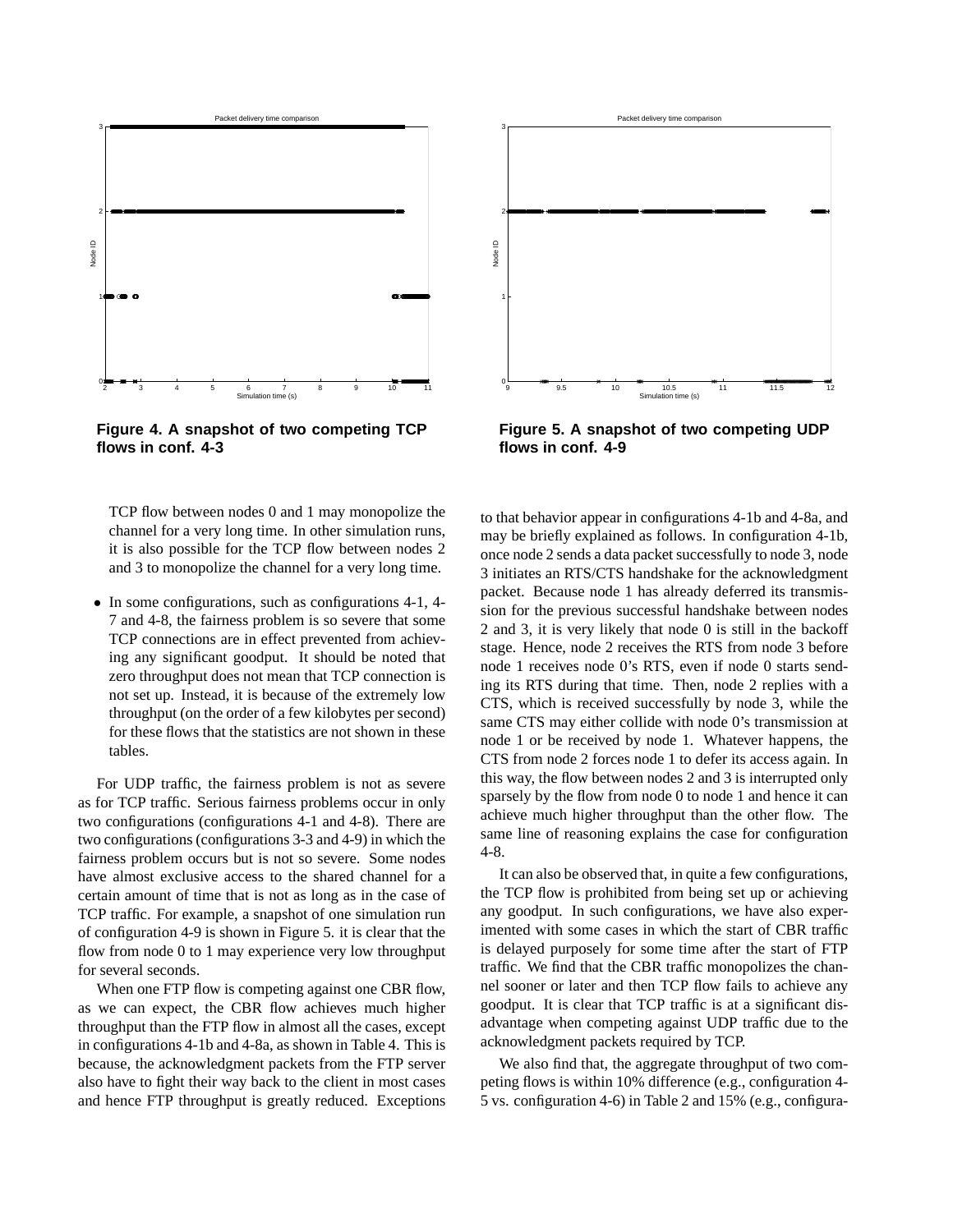| Conf#   | Scheme | Flow#             | Throughput (kbps) | Flow#             | Throughput (kbps) | Aggregate (kbps) |
|---------|--------|-------------------|-------------------|-------------------|-------------------|------------------|
| $3 - 3$ | 802.11 | $0 \rightarrow 1$ | $761 \pm 91$      | $2 \rightarrow 1$ | 782±90            | 1540             |
|         | $+MFS$ | $0 \rightarrow 1$ | 473               | $2 \rightarrow 1$ | 471               | 944              |
| $4-1$   | 802.11 | $0 \rightarrow 1$ | 83.4              | $2 \rightarrow 3$ | 1500              | 1580             |
|         | $+MFS$ | $0 \rightarrow 1$ | 1010              | $2 \rightarrow 3$ | 512               | 1520             |
| $4 - 8$ | 802.11 | $0 \rightarrow 1$ | 1550              | $3 \rightarrow 2$ | 28.2              | 1580             |
|         | $+MFS$ | $0 \rightarrow 1$ | 513               | $3 \rightarrow 2$ | 1000              | 1520             |
| $4-9$   | 802.11 | $0 \rightarrow 1$ | 734±98            | $2 \rightarrow 3$ | $809 + 94$        | 1540             |
|         | $+MFS$ | $0 \rightarrow 1$ | 473               | $2 \rightarrow 3$ | 472               | 945              |

**Table 5. Throughput comparison for the IEEE 802.11 and the measurement-based fair scheme (MFS) – two CBR flows**

tion 4-3 vs. configuration 4-10) in Table 3 when traffic patterns are homogeneous despite the different configurations. This shows that aggregate throughput alone does not reveal the fairness problem easily. However, when traffic patterns are heterogeneous, the fairness problem is more prominent and has negative effects on the aggregate throughput, as shown in Table 4, where the difference may be more than 50% (e.g., configuration 4-8a vs. configuration 4-2).

#### **5.2 The measurement-based fair scheme**

As is already discussed in Section 3, the fairness problem is alleviated in the measurement-based fair scheme (MFS) by nodes' voluntary yielding of their access to the shared channel if they estimate that their use of the channel exceeds their deserved fair share. However, the throughput may degrade significantly due to the lack of explicit contention information exchanged among nodes, and hence nodes may end up backing off too long. The simulation results with the MFS are shown in Tables 5 and 6 and are compared against those with IEEE 802.11. For the sake of brevity, only the results for the configurations in which IEEE 802.11 MAC protocol exhibits the fairness problem are shown. It is clear that the MFS achieves far better fairness in almost all configurations shown here, but it sacrifices too much throughput. Hence despite its simplity, the MFS still calls for further improvement. In fact, it should make use of explicit information exchanged among nodes so that nodes can access and yield the channel more effectively and avoid unnecessary long waiting time.

## **6 Conclusion**

In this paper, we have investigated the fairness problem in multi-hop ad hoc networks. We first pinpoint that the required multi-hop coordination can make less effective those distributed fair queueing schemes that depend on differentiated backoff to prioritize the access of a flow with the minimum service tag. Then we show that the commonly used flow contention graph is insufficient to model the contention among nodes via extensive simulations of two competing flows. Various degrees of the fairness problem can take place due to the different underlying network topologies, despite the same flow contention graph. Our simulation results also reveal that the reverse acknowledgment traffic required by TCP flows has negative effects on both throughput and fairness. On the one hand, TCP acknowledgment traffic can aggravate the fairness problem in the case of homogeneous traffic, because it may reinforce an already leading flow in some cases such that the flow can gain exclusive access to the shared channel for a long time. On the other hand, a TCP flow is at a disadvantage in competing against UDP flows, because TCP acknowledgment traffic has to fight its way back to the source, and throughput can be degraded in most cases due to the interference from unregulated UDP flows. We also show that schemes in which nodes voluntarily yield access to the shared channel according to their own measurement or estimation can suffer severe degradation in throughput despite their better fairness properties. In conclusion, we argue that the exchange of more explicit contention information among nodes and the effective use of such information are mandatory to solve the fairness problem conclusively, while maintaining reasonable throughput.

#### **References**

- [1] B. Bensaou, Y. Wang, and C. C. Ko. Fair Medium Access in 802.11 Based Wireless Ad-Hoc Networks. In *IEEE/ACM MobiHoc Workshop*, Aug. 2000.
- [2] V. Bharghavan, A. Demers, S. Shenker, and L. Zhang. MACAW: A Media Access Protocol for Wireless LANs. In *Proc. of ACM SIGCOMM '94*, 1994.
- [3] X. Huang and B. Bensaou. On Max-min Fairness and Scheduling in Wireless Ad-Hoc Networks: Analytical